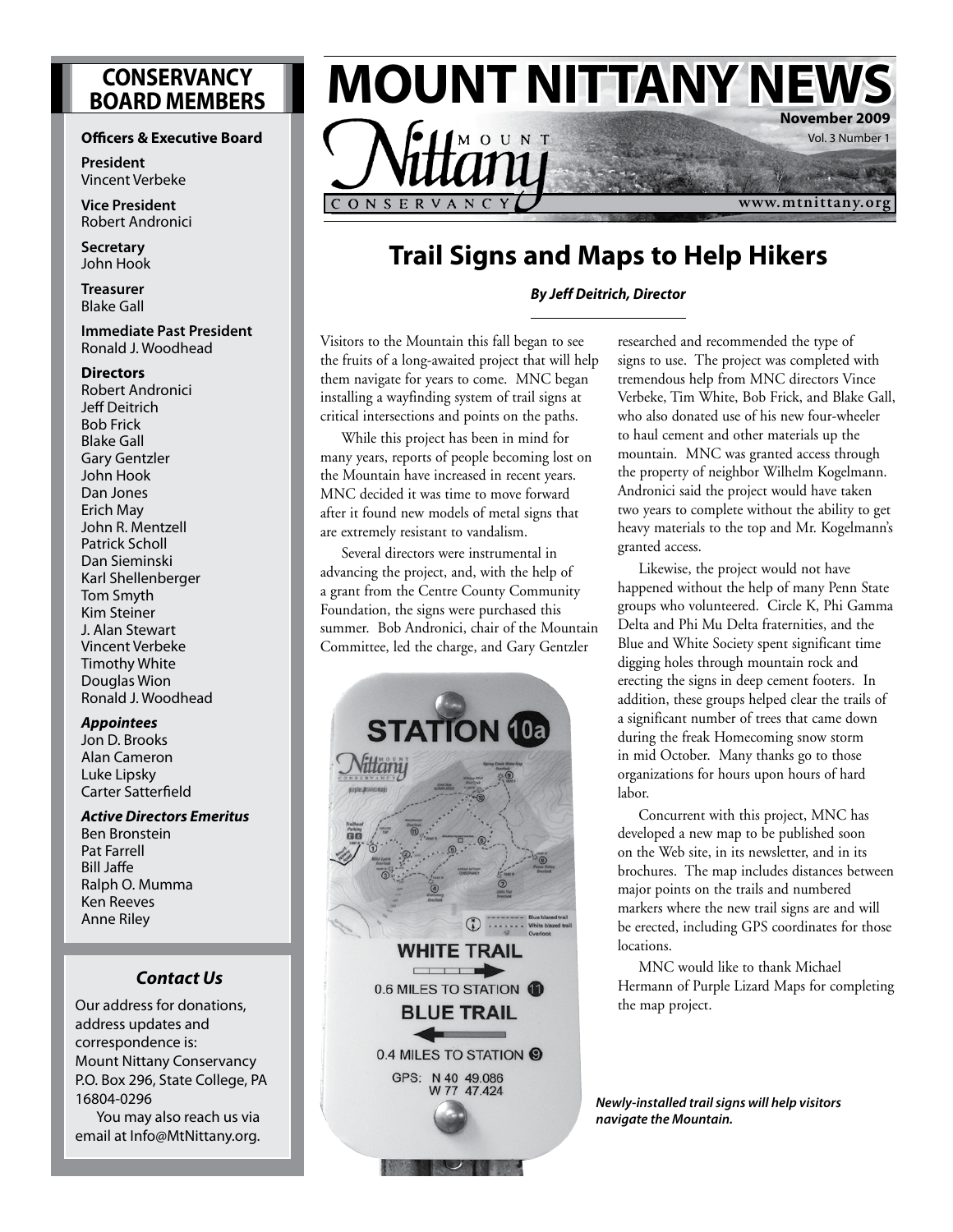# **PResident's report**

# **Working Hard for the Mountain**  *2009 a Banner Year ... Moving Forward and Up*

#### *By Vince Verbeke, President*

The Mount Nittany Conservancy (MNC) board, community volunteers, and our friends and supporters (YOU!) all contributed in some fashion toward an outstanding 2009. Together we continued to protect the Mountain and enhance our visitors experience on the Mountain. You will find more details on our activities later in the newsletter, but here are some HIGHLIGHTS!

*Gypsy Moth* - The gypsy moth outbreak of the past two years reached its zenith and is now in steep decline. The cool, wet 2009 spring was a welcome change from the warm, dry springs we've had for several years during which gypsy moth exploded in numbers. The wet weather allowed the gypsy moth fungus to dramatically reduce populations before they reached the stage of causing serious defoliation. There has been some tree mortality, not unexpected based on the condition of trees at the end of last summer. From a safety standpoint, there is a need to remove some trees along both the Blue and White trails. Removal of safety hazards posed by dead trees close to trails will be a high priority for the near future.

*Respect our Neighbors* - We've kicked off a renewed effort to connect with adjacent property owners of Lions Paw and Conservancy lands. The Conservancy hosted a meeting of property owners this fall called *Keeping the Mountain Green: A Meeting of Neighbor*s. At the event we shared our plans with them. In return, we learned that our neighbors have all too often had to help wayward hikers who have descended Mt. Nittany on the Oak Hall side. Our neighbors have even driven them back to the Lemont side on many occasions. We'd like to extend a huge thanks to them for helping our visitors.

*Wayfinder Project* -On Labor Day 2008, a State College woman and her three children were reported lost on Mt. Nittany. Fortunately, a search team found them uninjured – off the marked trails on the backside of the Mountain. **To stop a repeat of this incident**, your MNC board has spearheaded an effort to plot the GPS coordinates for 11 key points on the Blue and White trails. New signage, made up of galvanized metal posts with plans to surround this with wood cladding to resemble a 4" x 4" wooden post, have been put in place this fall. In addition, a new trail map is being created

with these accurate locations and distances. This map will also be used on new brochures and to update the trail head sign.

*"Your MNC board has spearheaded an effort to plot the GPS coordinates for 11 key points on the Blue and White trails. New signage, made up of galvanized metal posts with plans to surround this with wood cladding to resemble a 4" x 4" wooden post, have been put in place…"*

*On the Web* - Last year MNC hired a photographer to document the Mountain through all four seasons. We plan to have the pictures up on the web site, *http://mtnittany. org,* soon. We've also been adding a number of community pictures on the web site as well. Check out our *Mountain Pics* link. We're also using Twitter and Facebook. You can follow us from the web site. Finally, this ESPN article, *http://snipurl.com/espn-hike,* listed us as one of the five must see's of State College.

We've accomplished a great deal this year but we have more plans for the future. To reach these goals, we need your renewed support. Please support the future of Mt. Nittany by:

- purchasing one or more Life Estate Deeds to honor family and friends
- join as a "Friend of Mt. Nittany" each year by making a generous, tax-deductible donation

Find more information on how to support the Mountain on page 4.

If you haven't made the trip to the Mountain lately, please come and visit in 2010. Come, climb the Mountain. Explore the Mountain. See the new signage. Gaze out over the newly cleared overlooks. Be inspired all over again. *Let's keep Mt. Nittany the symbol of Happy Valley*. Thank you for your continued support!



*Check out this great fall photo in full color, as well as others from throughout the seasons, by following the "Mountain Pics" link at www.mtnittany.org.*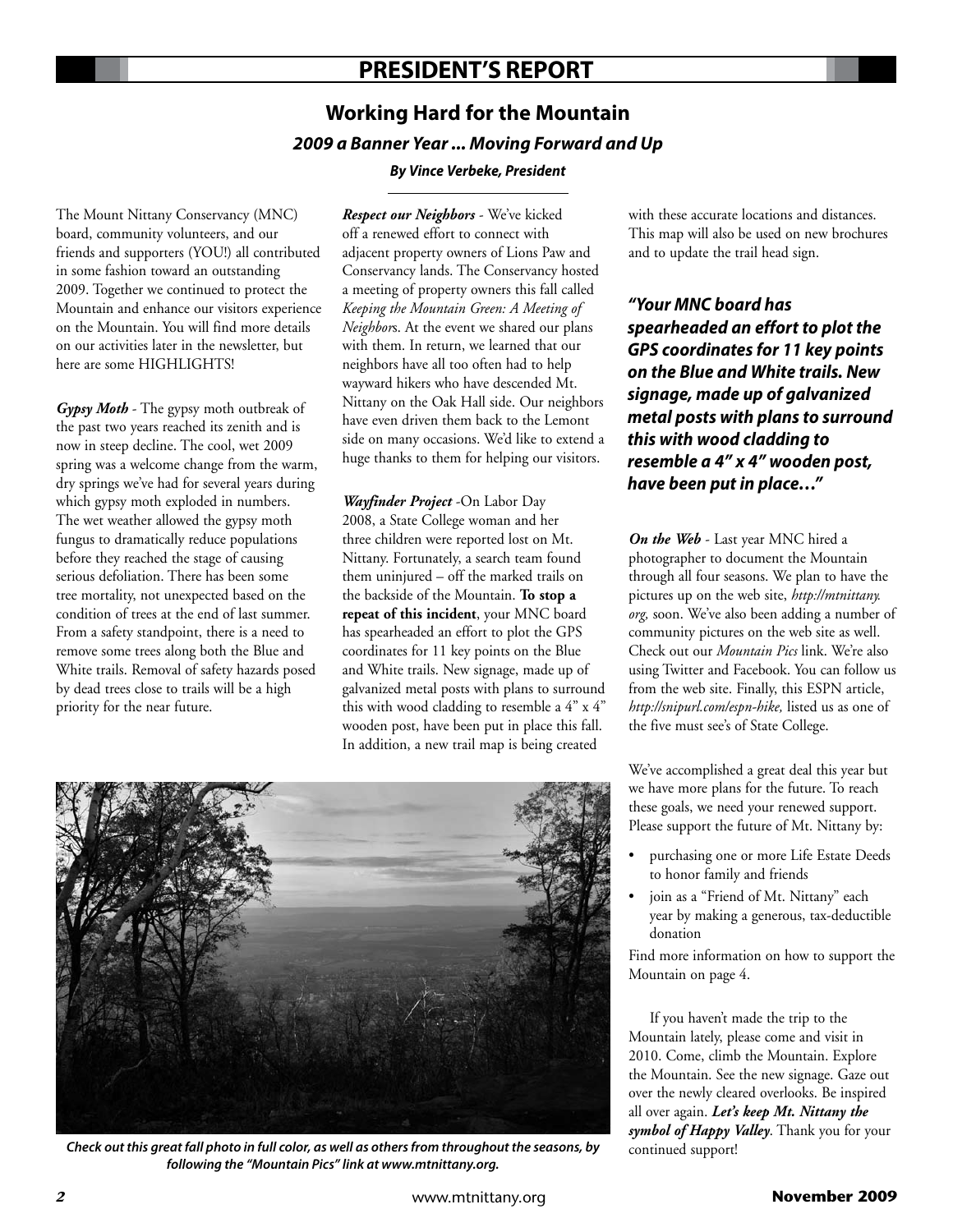## **Keeping the Mountain Green: A Meeting of Neighbors**

#### *By Erich May, MNC Board Member*

The Development Committee hosted *Keeping the Mountain Green: A Meeting of Neighbors* on the evening of October 14 at Medlar Field at Lubrano Park (home of the State College Spikes) in a suite that afforded a nice view of Mt. Nittany.

Every adjacent property owner was invited, as were representatives of College and Harris Townships. In attendance were nine neighbors, ten board members, and Bill Hilshey, conservation easement manager for ClearWater Conservancy.

Bill came to talk about the benefits of conservation easements—to both the land and to landowners. Conservation easements have grown in popularity and importance in the last twenty years, partly because of federal tax laws.

Currently, those who donate conservation easements can deduct as much as 50 percent of their adjusted gross income in their federal tax return, and if the deduction is not used up, they can carry it over for up to 15 years. The gift, in this case, would be the value of the development rights ceded in the conservation easement.

Bill said conservation easements can allow additions to homes on the land or any

*"One of the community context goals is to 'participate and advocate in community dialogue related to strategic connections affecting the Mountain values and opportunities.'"*



*A view of Mt. Nittany from Medlar Field at Lubrano Park.*

number of modifications to the property, and conservation easements can be given on a portion of a property, rather than the entire parcel, he added.

Bill ended the evening by saying that he would be happy to work with any Mt. Nittany landowners who were considering donating a conservation easement to the Mount Nittany Conservancy.

Following introductions at the start of the meeting, president Vince Verbeke talked about his youth on a farm and its lasting impact in his love for the land. He noted that the recent gypsy moth threat had reinvigorated the Mount Nittany Conservancy. "We can't just stand still," said Vince.

Committee chairs Bob Andronici (Mountain Committee), Jeff Deitrich (Program Committee) and Dan Jones (Master Plan Committee) gave updates on a wide variety of projects that MNC is pursuing for the Mountain (see pg. 4). In the master plan, one of the community context goals is to "participate and advocate in community dialogue related to strategic connections affecting the Mountain values and opportunities." Dan noted that this meeting was just such an effort.

The neighbors, in turn, provided feedback on these recent developments, and they touched on several topics ranging from parking in the shale hole to litter on the trails to plans for the Mike Lynch Overlook.